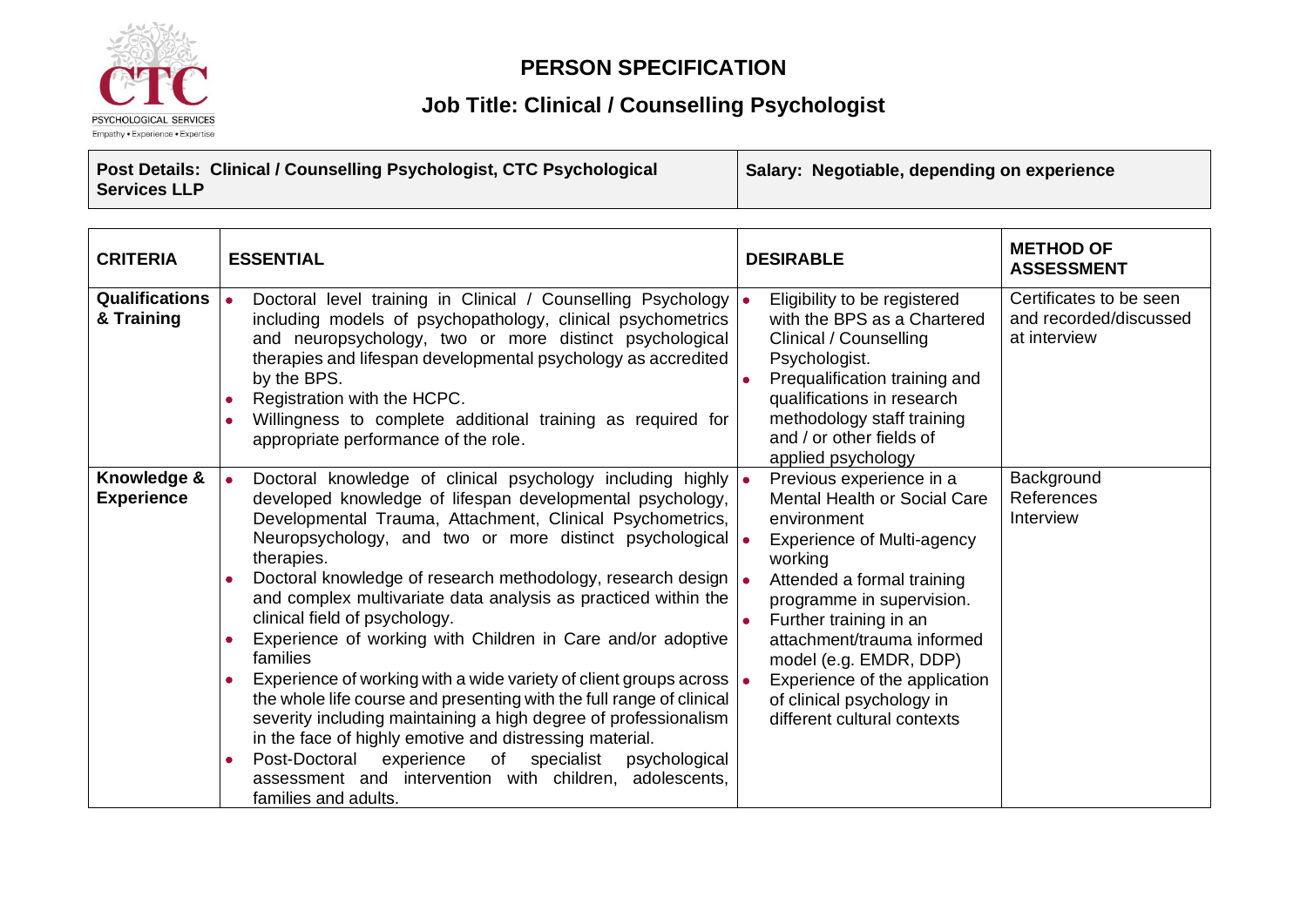

## **PERSON SPECIFICATION**

# **Job Title: Clinical / Counselling Psychologist**

| Empathy • Experience • Expertise | .<br>Evidence | Οt | continuing | professional | development                                               | as |  |
|----------------------------------|---------------|----|------------|--------------|-----------------------------------------------------------|----|--|
|                                  |               |    |            |              | recommended by the British Psychological Society and HCPC |    |  |